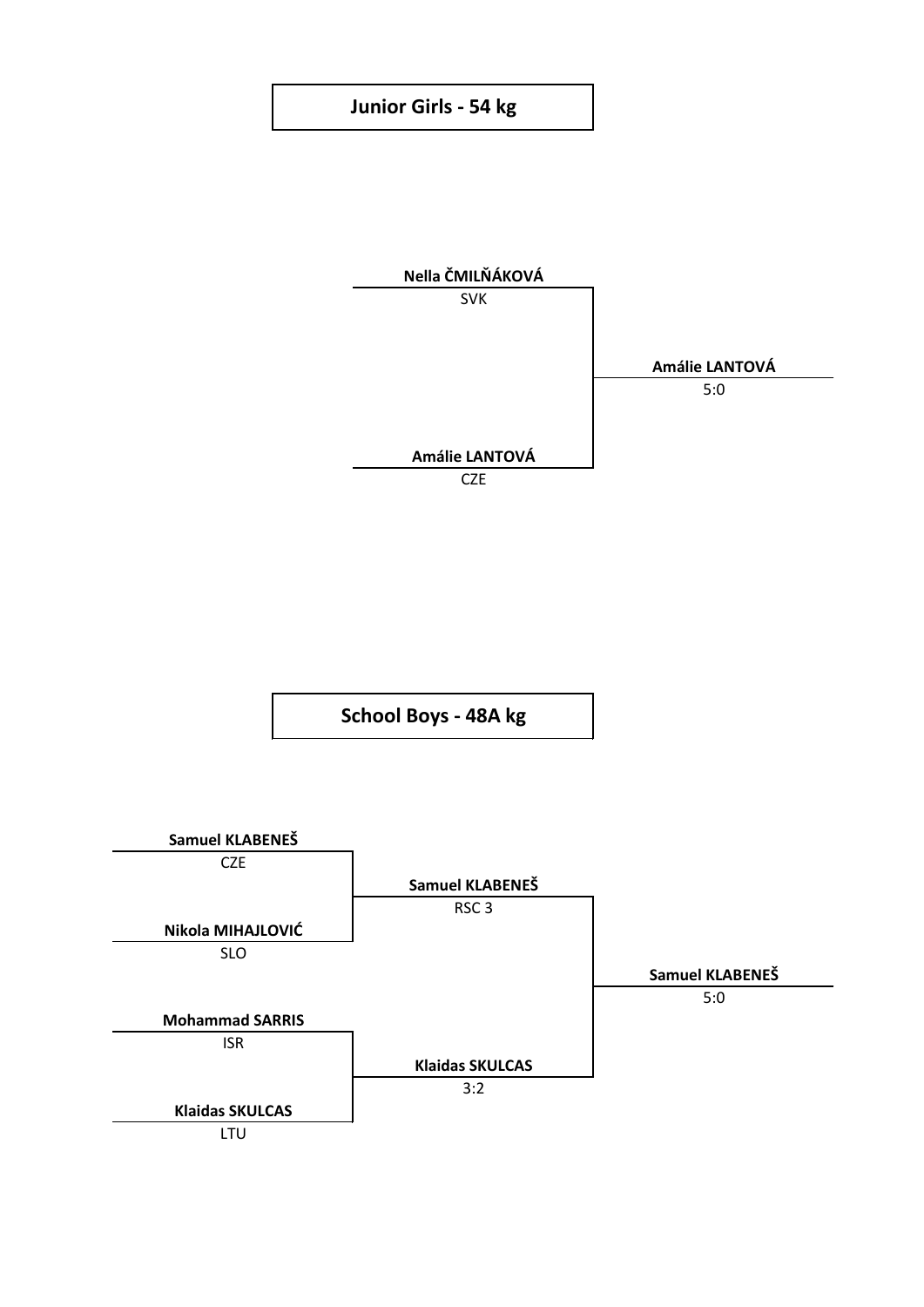## **Junior Boys - 54A kg**



**Junior Boys - 54B kg**

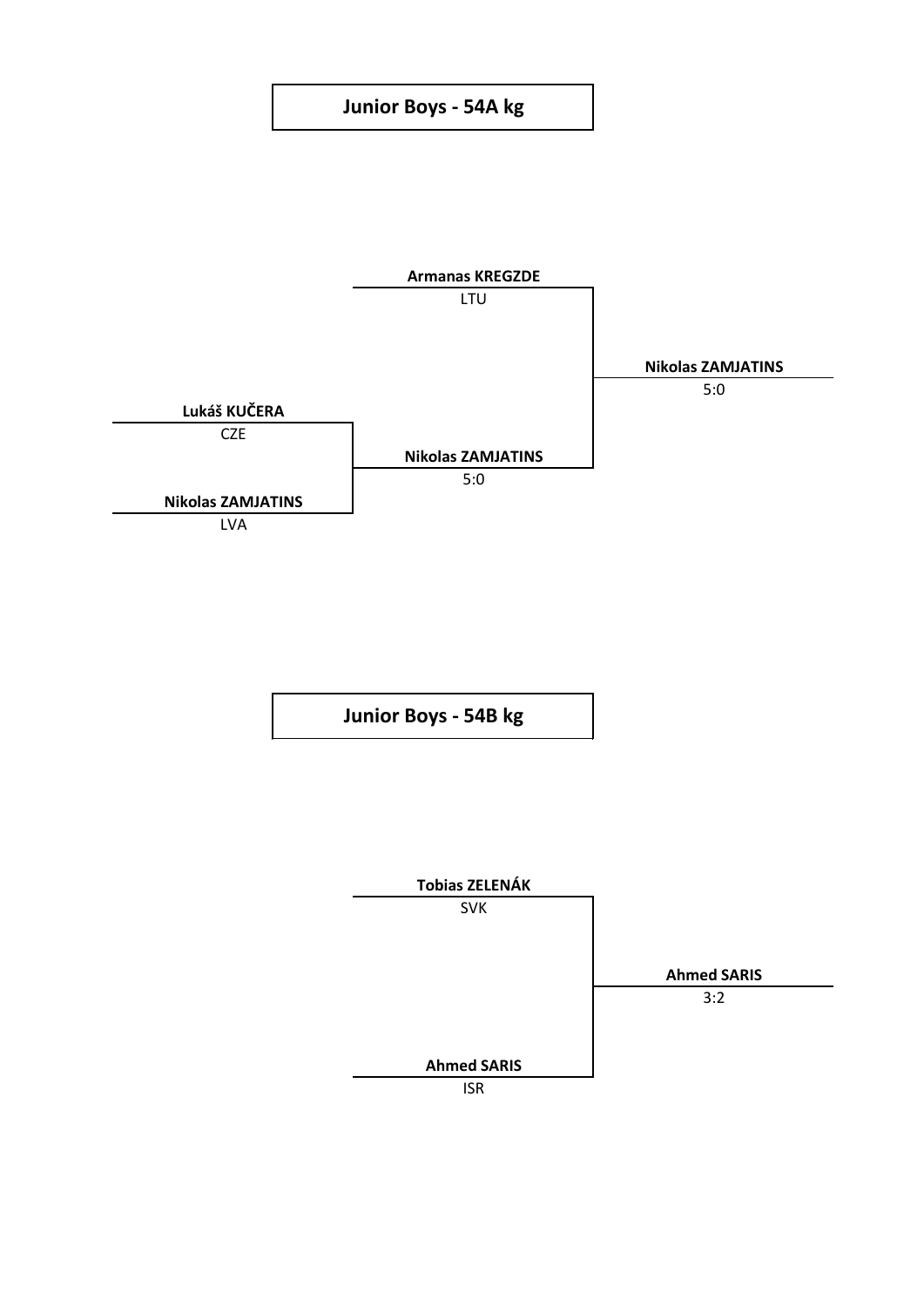## **Junior boys - 60A kg**



**Junior Boys - 60B kg**

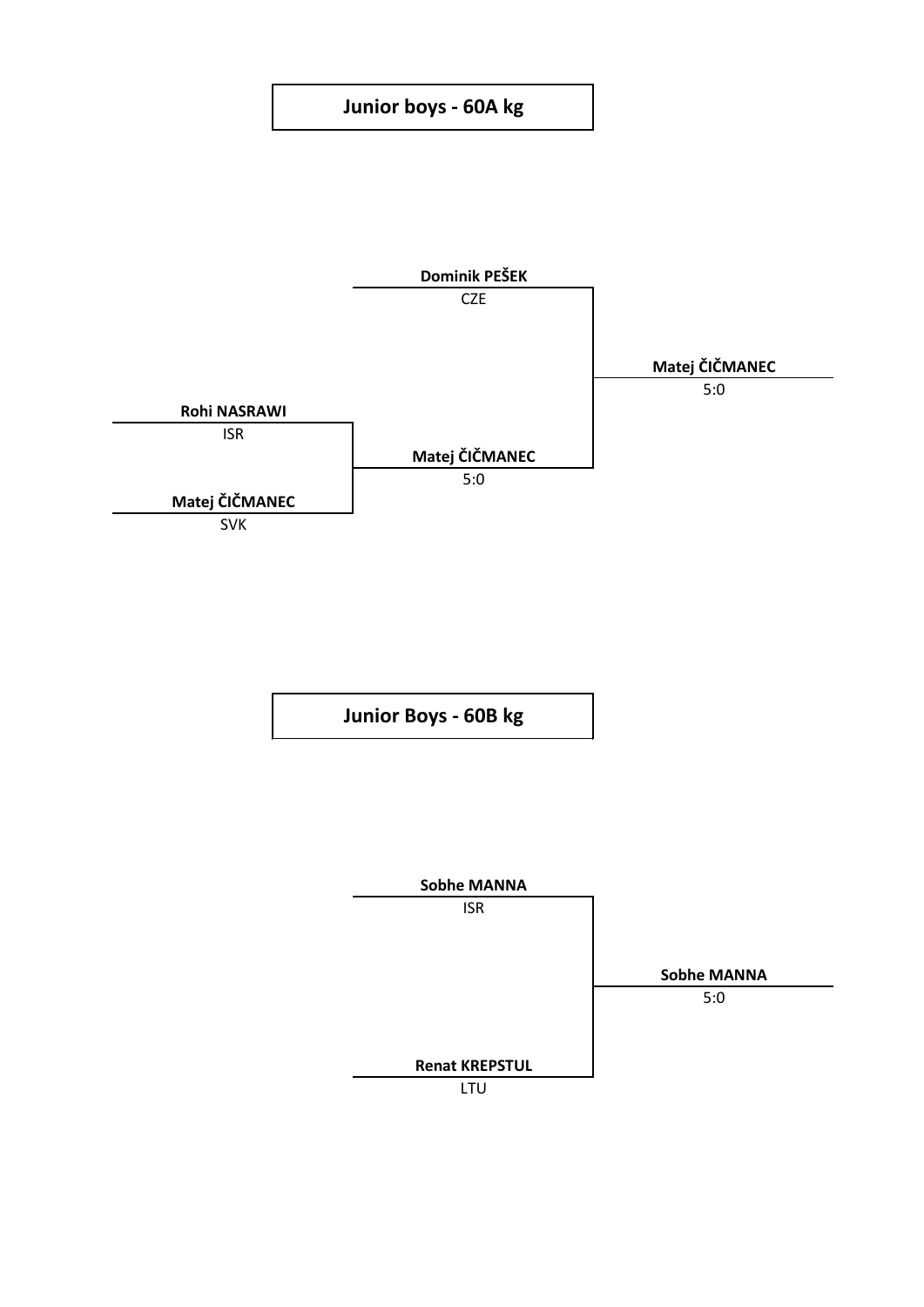